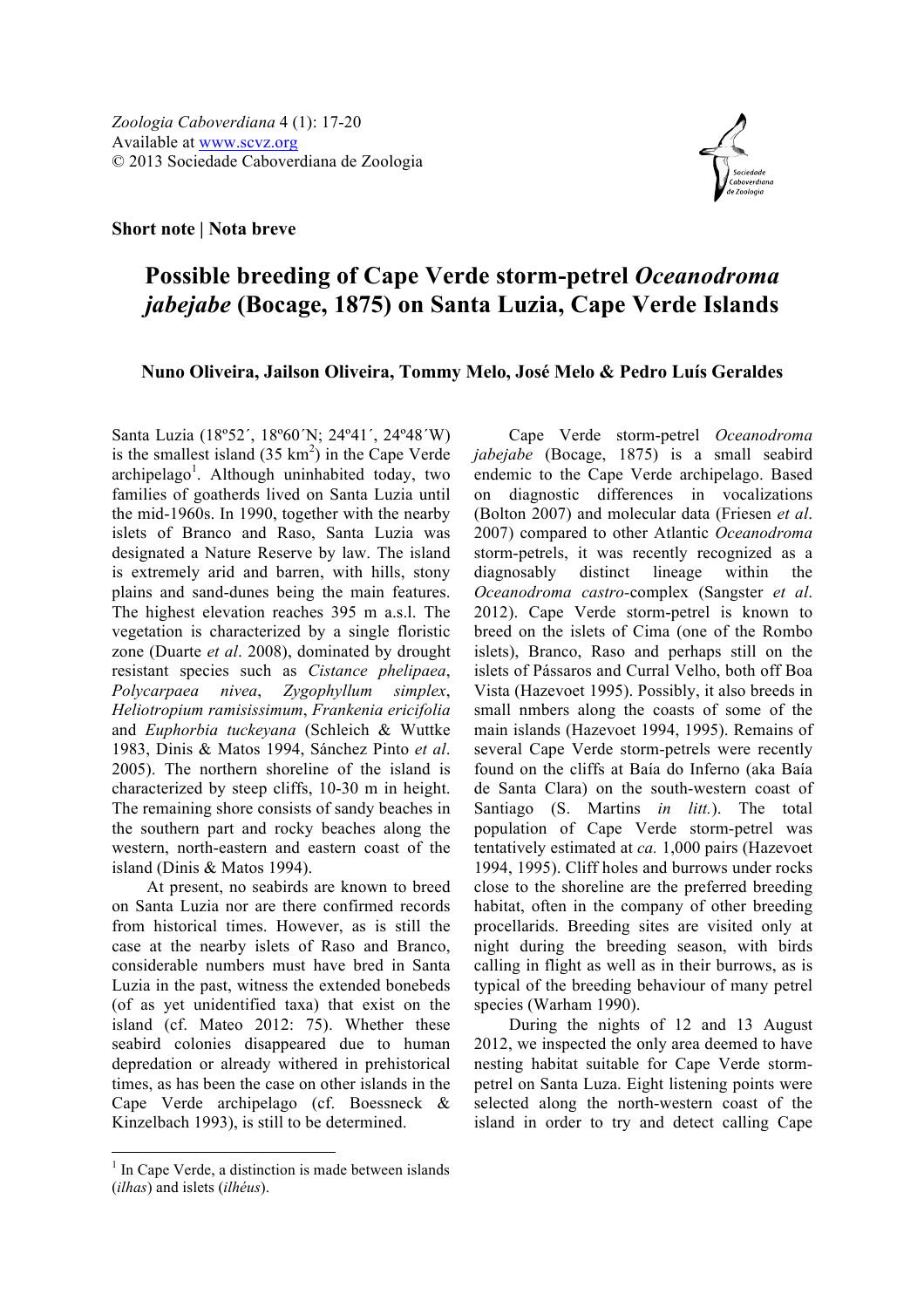

Fig. 1. Map of Santa Luzia, with listening points selected to detect calling activity of Cape Verde storm-petrel *Oceanodroma jabejabe*, 12-13 August 2012. Inset: Cape Verde Islands, indicating the position of Santa Luzia within the archipelago.

| Point          | Date      | <b>Start time</b> | <b>Call rate</b> |
|----------------|-----------|-------------------|------------------|
| P1             | 7/12/2012 | 20:25             | n                |
| P <sub>2</sub> | 7/12/2012 | 20:40             | O                |
| P <sub>3</sub> | 7/12/2012 | 21:20             | O                |
| P4             | 7/12/2012 | 21:50             | 4                |
| P5             | 7/13/2012 | 20:30             | U                |
| P6             | 7/13/2012 | 20:50             | n                |
| P7             | 7/13/2012 | 21:20             | ი                |
| P8             | 7/13/2012 | 21:50             | n                |
|                |           |                   |                  |

Table 1. Dates and time spent at listening points in Santa Luzia, Cape Verde Islands, in order to record Cape Verde storm-petrel *Oceanodroma jabejabe* calling activity. Each listening point was sampled during 15 minutes. Call rate was estimated as number of calls per hour.

Verde storm-petrels (Fig. 1). On each night, four different listening points were surveyed for 15 minutes each. Call rate was assessed as the number of detected calls per hour (Bolton 2007). Surveys were undertaken during the first three hours after sunset (Table 1), as storm-petrels call more actively during this period (Bolton 2007). Complementary ground searches were performed along the cliffs in the same area during daytime. Cape Verde storm-petrel calling activity was only detected at listening point P4, with a call rate of 4 calls/hour. During the ground search, six rocky fissures with signs of nesting were detected along the cliffs. In one, a few feathers were found and in another two feathers with the characteristic storm-petrel smell. Near listening point P1, the wings of at least six adult Cape Verde storm-petrels were found. In a crevice *ca*. 20 m from P6, a full-grown bird was found. Its posture suggested that it was incubating an egg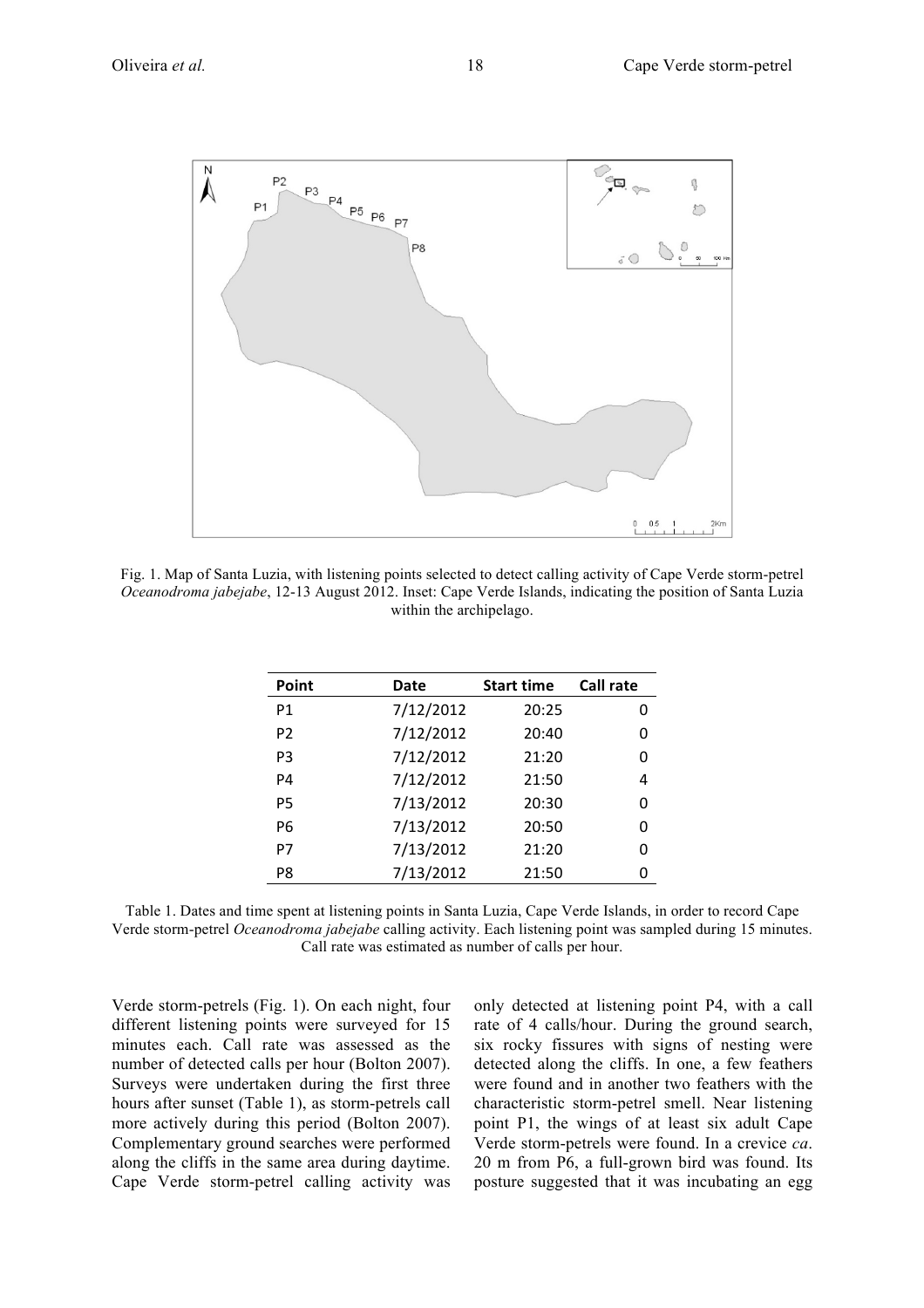or brooding a small chick, but the crevice was too deep to examine the bird or the contents of the cavity directly and we could not rule out the possibility that it was a fully-grown nestling which had shed all down feathers. During the last daily ground search, 123 wings of Cape Verde storm-petrels were found within an area of 20 m<sup>2</sup> at the top of the cliff close to the P2 listening point. Some feathers were quite fresh and clean, while others were dirty and seemed to be more than a month old. Nearby this area, at a distance of less than 50 m, a feral cat *Felis catus* was observed for about 5 minutes, before it hide under a pile of rocks.

The feathers found in crevices and the presence of a possible nesting bird strongly point to the possibility of Cape Verde storm-petrels attempting to breed at the cliffs of Santa Luzia. Moreover, the discovery of wings of a large number of adults, presumably predated by cats, suggests that birds are coming to land, where they are vulnerable to predation. It seems quite possible that these birds were attracted by calling birds occupying nest crevices that were not accessible during our survey.

The nearest known Cape Verde storm-petrel breeding site is at Branco islet, *ca*. 10 km to the east of Santa Luzia. Although the islets of Raso and – to a lesser degree – Branco have been researched quite regularly during the past decade, Santa Luzia was seldom visited by seabird experts, probably partly because of its larger size and the effort needed to prospect all potential breeding areas. Storm-petrel nests are difficult to locate and the limited time researchers have spent in the island could explain the absence of breeding records so far.

Cats were probably brought to Santa Luzia during the  $18<sup>th</sup>$  century, when the first goatherds settled there. The cat population is nowadays estimated to be 20-40 individuals (N. Oliveira unpublished data). Domestic cats have been introduced to many islands around the world and have often had a dramatic impact on the original wildlife (Medina *et al*. 2011, Nogales *et al.*  2013). Although no evidence of Cape Verde storm-petrel as a prey item was found in recent studies of feral cat diet on Santa Luzia (Donald *et al*. 2005, Medina *et al.* 2012), feral cats are known to prey on seabirds elsewhere, having caused the extinction of several populations (e.g. Wolf *et al*. 2006). They have been identified as the major predator even when multiple invasive mammal species are present (Hervías *et al*. 2013). When colonies of storm-petrels are extirpated, birds often do not return to their former breeding sites as a result of a combination of social constraints (Podolsky & Kress 1989) and demographic factors (Warham 1990). Urgent action is needed in order to evaluate cat predation on Cape Verde storm-petrel in Santa Luzia and effective measures are needed to mitigate the impact of feral cats. Further research should aim at improving our knowledge of this potential population in terms of number of breeding pairs, spatial distribution of nests, population trends and main threats. As the breeding season of Cape Verde storm-petrel is protracted, with nesting activity recorded from October to June (Hazevoet 1995), possibly extending into August (this study), multiple surveys should be carried out at different times of the year.

We wish to thank Mark Bolton for helpfully commenting on an earlier draft of this note. Samir Martins kindly informed us about the recent find of *Oceanodroma* remains on Santiago. We also thank Cornelis Hazevoet for providing editorial help.

## **REFERENCES**

- Boessneck, J. & R. Kinzelbach, 1993. Ein prähistorischer Brutplatz von Seevogeln auf der Insel Sal (Kapverden). Journal für Ornithologie 134: 245-271.
- Bolton, M., 2007. Playback experiments indicate absence of vocal recognition among temporally and geographically separated populations of Madeiran storm-petrels *Oceanodroma castro*. Ibis 149: 255-263.
- Diniz, A.C. & G.C. de Matos, 1994. Carta de zonagem agro-ecológica e da vegetação de

Cabo Verde. VII – Ilha de Santa Luzia. Garcia de Orta, Sér. Bot., 12: 101-120.

- Donald, P.F., M. de L. Brooke, M.R. Bolton, R. Taylor, C.E. Wells, T. Marlow & S.M. Hille, 2005. Status of Raso lark *Alauda razae* in 2003, with further notes on sex ratio, behaviour and conservation. Bird Conservation International 15: 165-172.
- Duarte, M.C., F. Rego, M.M. Romeiras & I. Moreira, 2008. Plant species richness in the Cape Verde Islands – eco-geographical